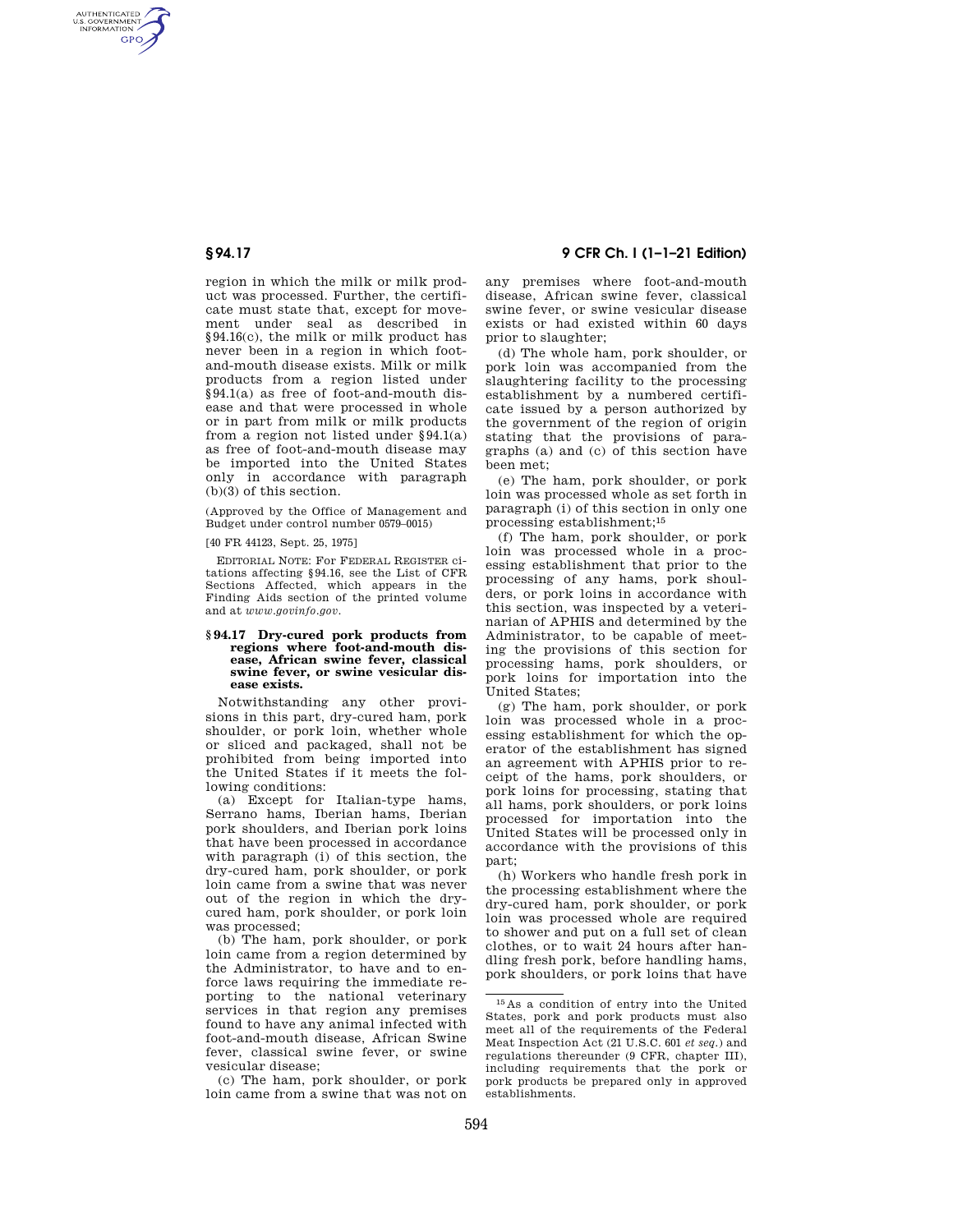## **Animal and Plant Health Inspection Service, USDA § 94.17**

progressed in the aging/curing process as follows:

(1) In the case of Italian-type hams processed in accordance with paraeraph (i)(1) of this section, those that have progressed beyond the final wash stage;

(2) In the case of Serrano hams or Iberian hams or pork shoulders processed in accordance with paragraphs  $(i)(2)$ ,  $(i)(3)$ , or  $(i)(4)$  of this section, those that have progressed beyond salting; and

(3) In the case of Iberian pork loins processed in accordance with paragraph (i)(5) of this section, those that have progressed beyond being placed in a casing.

(i) The dry-cured ham, pork shoulder, or pork loin was processed whole in accordance with this paragraph. Except for pork fat treated to at least 76 °C (168.8 °F), which may have been placed over the meat during curing, the drycured pork product must have had no contact with any other meat or animal product during processing.

(1) *Italian-type hams.* The ham was processed for a period of not less than 400 days in accordance with the following conditions: after slaughter the ham was held at a temperature of 0–3 °C. (32–34.7 °F) for a minimum of 72 hours during which time the ''aitch'' bone and the foot was removed and the blood vessels at the end of the femur were massaged to remove any remaining blood; thereafter the ham was covered with an amount of salt equal to 4– 6 percent of the weight of the ham, with a sufficient amount of water added to ensure that the salt had adhered to the ham; thereafter the ham was placed for 5–7 days on racks in a chamber maintained at a temperature of 0–4  $°C.$  (32–39.2 °F) and at a relative humidity of 70–85 percent; thereafter the ham was covered with an amount of salt equal to 4–6 percent of the weight of the ham, with a sufficient amount of water added to ensure that the salt had adhered to the ham; thereafter the ham was placed for 21 days in a chamber maintained at a temperature of 0–4 °C. (32–39.2 °F.) and at a relative humidity of 70–85 percent; thereafter the salt was brushed off the ham; thereafter the ham was placed in a chamber maintained at a temperature

of 1–6 °C. (33.8–42.8 °F.) and at a relative humidity of 65–80 percent for between 52 and 72 days; thereafter the ham was brushed and rinsed with water; thereafter the ham was placed in a chamber for 5–7 days at a temperature of 15–23 °C. (59–73.4 °F.) and a relative humidity of 55–85 percent; thereafter the ham was placed for curing in a chamber maintained for a minimum of 314 days at a temperature of 15–20 °C. (59–68 °F.) and at a relative humidity of 65–80 percent at the beginning and increased by 5 percent every 21⁄2 months until a relative humidity of 85 percent was reached.

(2) *Serrano hams.* Serrano hams were processed as follows (190-day minimum curing process):

(i) If the ham is received frozen, it was thawed in a chamber with relative humidity between 70 and 80 percent, with room temperature maintained at 12 °C to 13 °C (53.6 °F to 55.4 °F) for the first 24 hours, then at 13  $^\circ\mathrm{C}$  to 14  $^\circ\mathrm{C}$  (55.4 °F to 57.2 °F) until the internal temperature of the ham reached 3 °C to 4 °C  $(37.4 \, \degree \text{F}$  to  $39.2 \, \degree \text{F})$ , at which point the blood vessels at the end of the femur were massaged to remove any remaining blood.

(ii) The ham was covered in salt and placed in a chamber maintained at a temperature from 0 °C to 4 °C (32 °F to  $39.2 \text{ }^\circ \text{F}$ ), with relative humidity between 75 and 95 percent, for a period no less than 0.65 days per kg and no more than 2 days per kg of the weight of the ham.

(iii) The ham was rinsed with water and/or brushed to remove any remaining surface salt.

(iv) The ham was placed in a chamber maintained at a temperature of 0 °C to 6 °C (32 °F to 42.8 °F), with a relative humidity of 70 to 95 percent, for no less than 40 and no more than 60 days;

(v) The ham was placed for curing in a chamber with a relative humidity of 60 to 80 percent and a temperature gradually raised in 3 phases, as follows:

(A) A temperature of 6 °C to 16 °C  $(42.8 \degree \text{F}$  to  $60.8 \degree \text{F}$ ), maintained for a minimum of 45 days;

(B) A temperature of 16 °C to 24 °C  $(60.8 \text{ °F}$  to 75.2  $\text{ °F}$ ), maintained for a minimum of 35 days;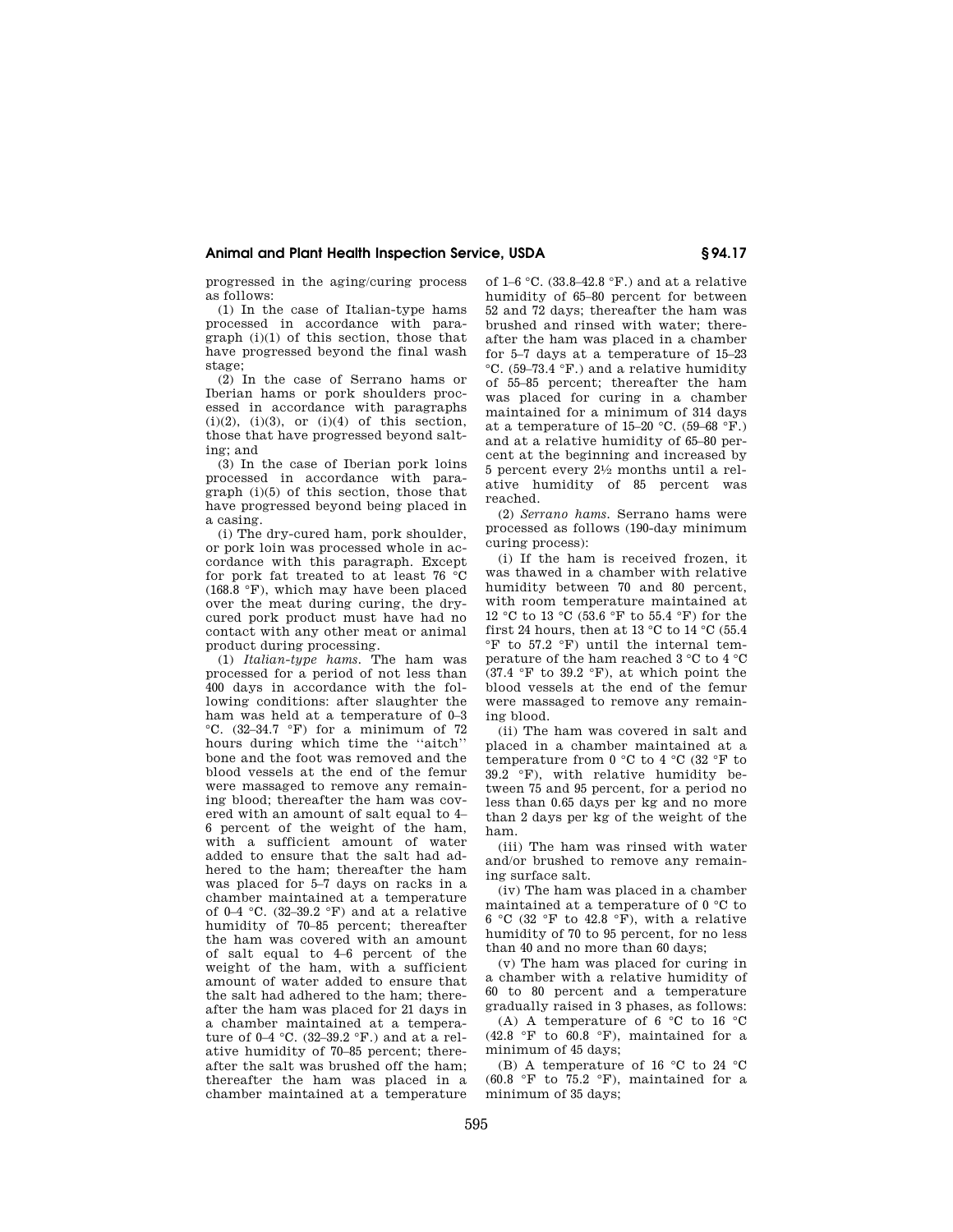(C) A temperature of 24 °C to 34 °C (75.2 °F to 93.2 °F), maintained for a minimum of 30 days;

(vi) Finally, with the relative humidity unchanged at 60 to 80 percent, the temperature was lowered to 12 °C to 20 °C (53.6 °F to 68 °F) and maintained at that level for a minimum of 35 days, until at least 190 days after the start of the curing process; *Except that:* In a region where swine vesicular disease exists, the ham must be maintained at that level an additional 370 days, until at least 560 days after the start of the curing process.

(3) *Iberian hams.* Iberian hams were processed as follows (365-day minimum curing process):

(i) If the ham is received frozen, it was thawed in a chamber with relative humidity between 70 and 80 percent, with room temperature maintained at 5.5 °C to 6.5 °C (41.9 °F to 43.7 °F) for the first 24 hours, then at 9.5  $\degree$ C to 10.5  $\degree$ C (49.1 °F to 50.9 °F) until the internal temperature of the ham reached 3 °C to  $4 \text{ °C}$  (37.4 °F to 39.2 °F), at which point the blood vessels at the end of the femur were massaged to remove any remaining blood.

(ii) The ham was covered in salt and placed in a chamber maintained at a temperature from 0 °C to 4 °C (32 °F to  $39.2 \degree$ F), with relative humidity between 75 and 95 percent, and kept in the chamber for a period no less than 0.65 days per kg and no more than 2 days per kg of the weight of the ham;

(iii) The ham was rinsed with water and/or brushed to remove any remaining surface salt.

(iv) The ham was placed in a chamber maintained at a temperature of 0 °C to 6 °C (32 °F to 42.8 °F), with relative humidity of 70 to 95 percent, for no less than 40 and no more than 60 days.

(v) The ham was placed for curing in a chamber with a temperature of 6 °C to 16 °C (42.8 °F to 60.8 °F) and relative humidity of 60 to 80 percent for a minimum of 90 days.

(vi) The temperature was raised to 16  $\rm{°C}$  to 26  $\rm{°C}$  (60.8  $\rm{°F}$  to 78.8  $\rm{°F}$ ) and the relative humidity reduced to 55 to 85 percent, for a minimum of 90 days.

(vii) Finally, with the relative humidity raised to 60 to 90 percent, the temperature was lowered to 12 °C to 22 °C (53.6 °F to 71.6 °F) and maintained at

**§ 94.17 9 CFR Ch. I (1–1–21 Edition)** 

that level for a minimum of 115 days, until at least 365 days after the start of the curing process; *Except that:* In a region where swine vesicular disease exists, the ham must be maintained at that level an additional 195 days, until at least 560 days after the start of the curing process.

(4) *Iberian pork shoulders.* Iberian pork shoulders were processed as follows (240-day minimum curing process):

(i) If the pork shoulder is received frozen, it was thawed at a room temperature of 12 °C to 13 °C (53.6 °F to 55.4 °F), with the relative humidity between 75 and 85 percent, for approximately 24 hours, until the internal temperature reached 3 °C to 4 °C (37.4 °F to 39.2 °F), at which point the blood vessels in the scapular region were massaged to remove any remaining blood.

(ii) The pork shoulder was covered in salt and placed in a chamber maintained at a temperature of 0 °C to 4 °C (32 °F to 39.2 °F) with the relative humidity between 75 and 95 percent, for a period of no less than 0.65 days per kg and no more than 2 days per kg of the weight of the pork shoulder.

(iii) The pork shoulder was rinsed with water and/or brushed to remove any remaining surface salt.

(iv) The pork shoulder was placed in a chamber maintained at a temperature of 0 °C to 6 °C (32 °F to 42.8 °F) and a relative humidity of 70 to 95 percent for not less than 40 days and not more than 60 days.

(v) The pork shoulder was placed for curing in a chamber at a temperature of 6 °C to 16 °C (42.8 °F to 60.8 °F) and a relative humidity of 60 to 80 percent for a minimum of 90 days.

(vi) The temperature was raised to 16 °C to 26 °C (60.8 °F to 78.8 °F) and the relative humidity was changed to 55 to 85 percent, and those levels were maintained for a minimum of 90 days.

(vii) Finally, the temperature was reduced to 12  $\degree$ C to 22  $\degree$ C (53.6  $\degree$ F to 71.6 °F) and the relative humidity was raised to 60 to 90 percent for a minimum of 45 days, until at least 240 days after the start of the curing process.

(5) *Iberian pork loins.* Iberian pork loins were processed as follows (130-day minimum curing process):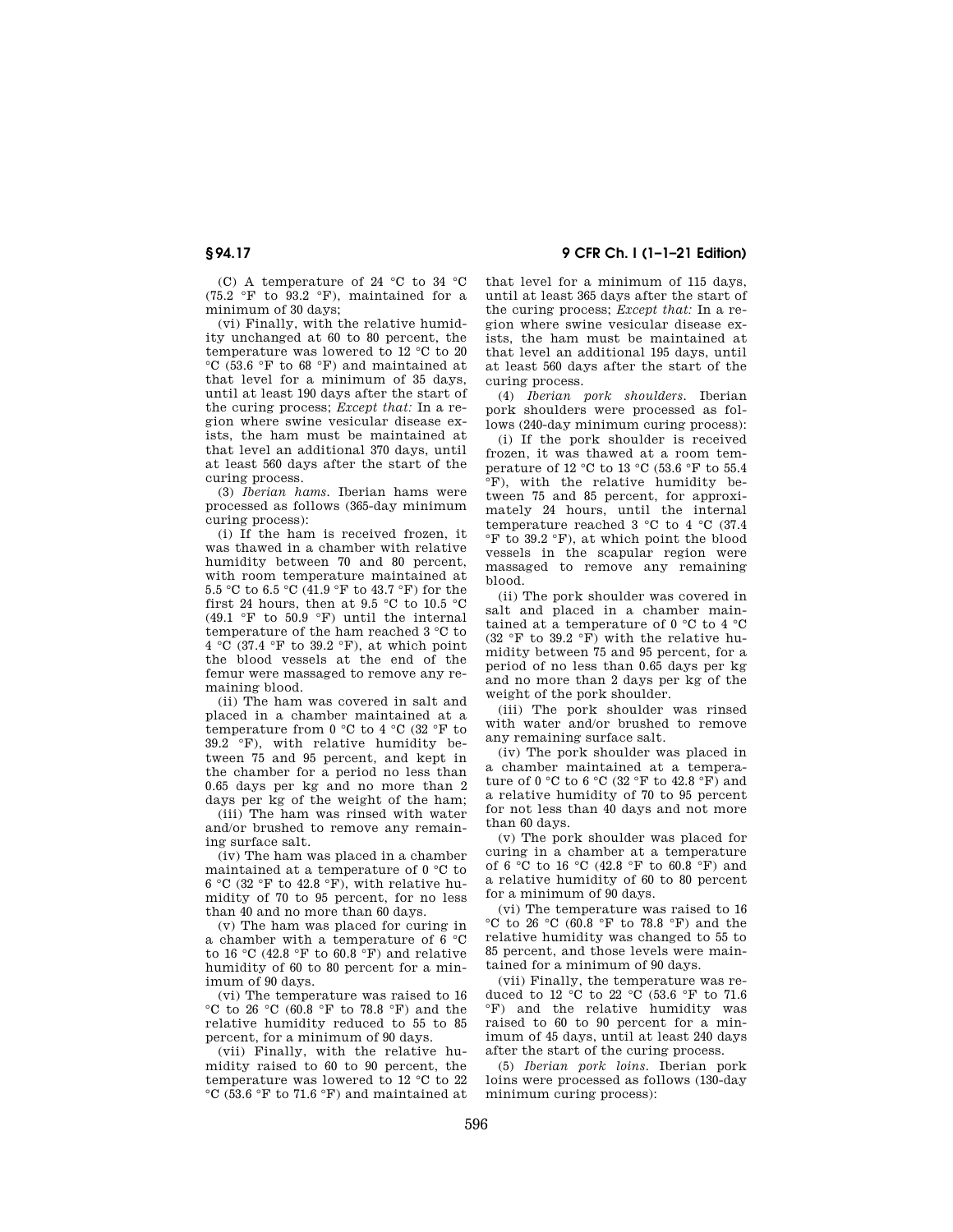## **Animal and Plant Health Inspection Service, USDA § 94.17**

(i) If the pork loin is received frozen, it was thawed at a room temperature maintained at 11 °C to 12 °C (51.8 °F to 53.6 °F), with the relative humidity between 70 and 80 per cent for the first 24 hours, then between 75 and 85 percent, until the loin's internal temperature reached 3 °C to 4 °C (37.4 °F to 39.2 °F), at which point the external fat, aponeurosis, and tendons were cleaned from the loin.

(ii) The pork loin was covered in a pickle preparation (25–30 grams of salt for each kilogram of pork loin) and placed in a chamber where it was maintained at a relative humidity of 75 to 95 percent and a temperature of 3 °C to 4  $\overline{^\circ}$ C (37.4  $\overline{^\circ}$ F to 39.2  $\overline{^\circ}$ F) for 72 hours.

(iii) The pork loin was removed from the pickle preparation (25–30 grams of salt for each kilogram of pork loin), externally cleaned (brushed or rinsed), placed in an artificial casing, and fastened shut with a metal clip.

(iv) The pork loin was placed for curing in a chamber with a relative humidity of 60 to 90 percent and a temperature gradually raised in 3 phases, as follows:

(A) A temperature of 2 °C to 6 °C (35.6) °F to 42.8 °F), maintained for a minimum of 20 days;

(B) A temperature of 6 °C to 15 °C  $(42.8 \degree F$  to 59.0 °F), maintained for a minimum of 20 days;

(C) A temperature of 15 °C to 25 °C  $(59.0 \degree F)$  to  $77.0 \degree F$ ), maintained for a minimum of 40 days;

(v) Finally, with the relative humidity unchanged at 60 to 80 percent and the temperature lowered to 0 °C to 5 °C  $(32.0 \degree \overline{F}$  to 41.0 °F), the pork loin was vacuum-packed and maintained under those conditions for a minimum of 15 days, until at least 130 days after the start of the curing process.

 $(j)(1)$  The whole ham, if it is Italiantype ham processed in accordance with paragraph (i)(1) of this section, bears a hot iron brand or an ink seal (with the identifying number of the slaughtering establishment) which was placed thereon at the slaughtering establishment under the direct supervision of a person authorized to supervise such activity by the veterinary services of the national government of the region of origin, bears a button seal (approved by the Administrator, as being tamperproof) on the hock that states the month and year the ham entered the processing establishment and a hot iron brand (with the identifying number of the processing establishment and the date salting began) which were placed thereon at the processing establishment immediately prior to salting, under the supervision of a person authorized to supervise such activity by the veterinary services of the national government of the region of origin;

(2) The whole dry-cured ham, if it is processed in accordance with paragraphs (i)(2) or (i)(3) of this section, or the whole dry-cured pork shoulder, if it is processed in accordance with paragraph (i)(4) of this section, bears an ink seal (with the identifying number of the slaughtering establishment) which was placed thereon at the slaughtering establishment under the direct supervision of a person authorized to supervise such activity by the veterinary services of the national government of the region of origin, and an ink seal (with the identifying number of the processing establishment and the date the salting began) which was placed thereon at the processing establishment, immediately prior to salting, under the supervision of a person authorized to supervise such activity by the veterinary services of the national government of the region of origin; or

(3) The whole dry-cured pork loin, if it is processed in accordance with paragraph (i)(5) of this section, is packaged with material that bears a seal of the government of the region of origin which was placed thereon at the slaughtering establishment under the direct supervision of a person authorized to supervise such activity by the veterinary services of the national government of the region of origin, and bears a tamper-proof plastic tag, securely attached to the pork loin itself, that states the identifying number of the slaughtering establishment and the date the pork loin was placed in the pickle preparation under the supervision of a person authorized to supervise such activity by the veterinary service of the national government of the region of origin.

(k) The whole dry-cured ham, pork shoulder, or pork loin came from an establishment where a person authorized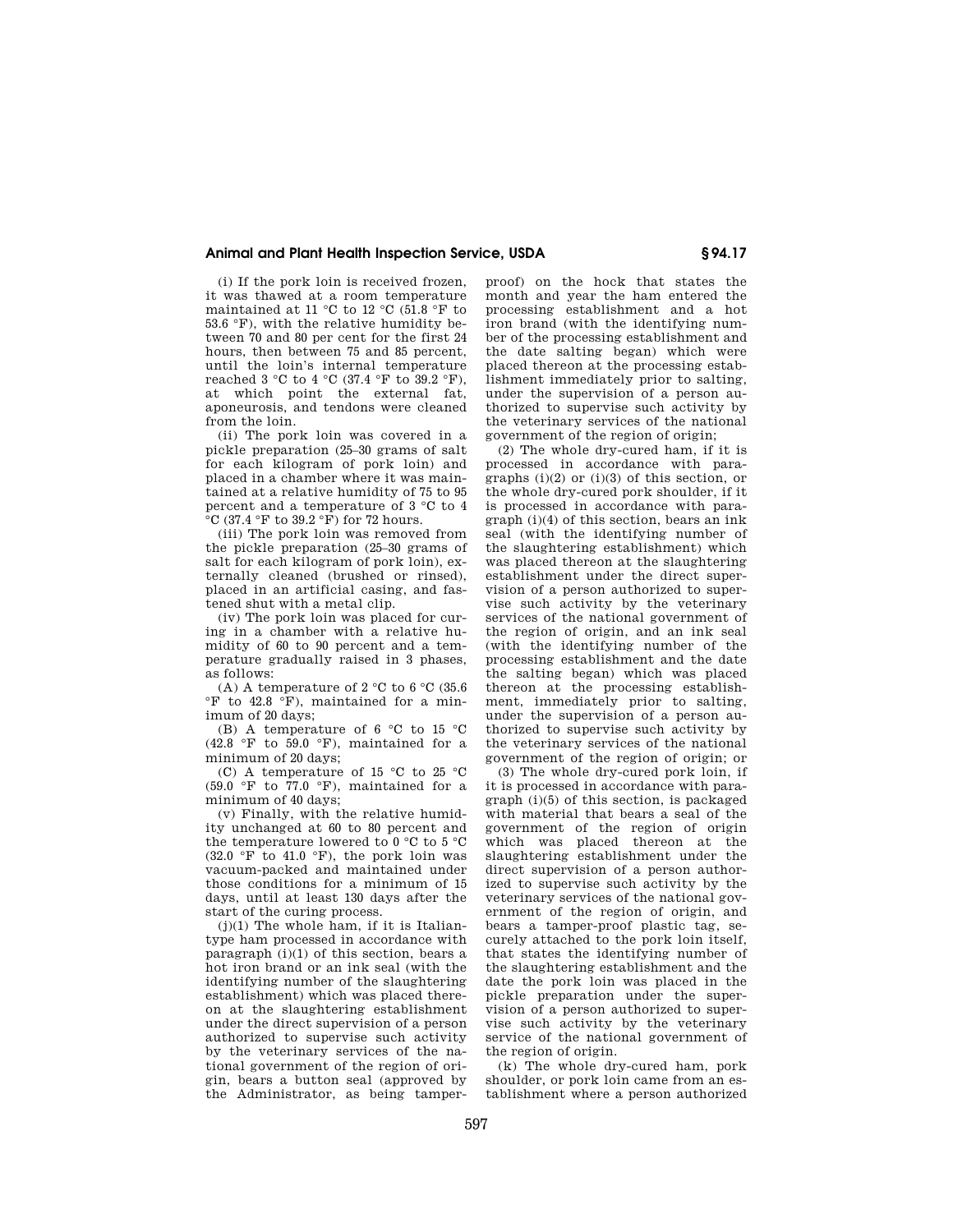by the veterinary services of the national government of the region of origin to conduct activities under this paragraph, maintained original records (which shall be kept for a minimum of two years) identifying the dry-cured ham, pork shoulder, or pork loin by the date it entered the processing establishment, by the slaughtering facility from which it came, and by the number of the certificate which accompanied the dry-cured ham, pork shoulder, or pork loin from the slaughtering facility to the processing establishment, and where such original records are maintained under lock and key by such person, with access to such original records restricted to officials of the government of the region of origin, officials of the United States Government, and such person maintaining the records;

(l) The whole dry-cured ham, pork shoulder, or pork loin came from a processing establishment which allows the unannounced entry into the establishment of APHIS personnel, or other persons authorized by the Administrator, for the purpose of inspecting the establishment and records of the establishment;

(m) The dry-cured ham, pork shoulder, or pork loin was processed in accordance with one of the following criteria:

(1) The ham, if it is an Italian-type ham processed in accordance with paragraph  $(i)(1)$  of this section, was processed in a region which has submitted, through its veterinary services, to the Administrator, a written statement stating that it conducts a program to authorize persons to supervise activities specified under this section;

(2) The Serrano ham, processed in accordance with paragraph (i)(2) of this section, and came from any breed of large, white swine, including but not limited to Landrace, Pietrain, Duroc, Jersey, Hampshire, and Yorkshire breeds, and crosses of such breeds;

(3) The Iberian ham, processed in accordance with paragraph (i)(3) of this section, and came from a swine of the Iberico breed of pigs;

(4) The Iberian pork shoulder, processed in accordance with paragraph (i)(4) of this section, and came from a swine of the Iberico breed of pigs:

**§ 94.17 9 CFR Ch. I (1–1–21 Edition)** 

(5) The Iberian pork loin, if processed in accordance with paragraph (i)(5) of this section, and came from a swine of the Iberico breed of pigs.

(n) The whole dry-cured ham, pork shoulder, or pork loin came from a processing establishment that has entered into a cooperative service agreement executed by the operator of the establishment or a representative of the establishment and APHIS, and that pursuant to the cooperative service agreement is current in paying all costs for a veterinarian of APHIS to inspect the establishment (it is anticipated that such inspections will occur up to four times per year), including travel, salary, subsistence, administrative overhead, and other incidental expenses (including an excess baggage provision up to 150 pounds). In accordance with the terms of the cooperative service agreement, the operator of the processing establishment shall deposit with the Administrator, an amount equal to the approximate costs for a veterinarian to inspect the establishment one time, including travel, salary, subsistence, administrative overhead and other incidental expenses (including an excess baggage provision up to 150 pounds), and as funds from that amount are obligated, bills for costs incurred based on official accounting records will be issued to restore the deposit to its original level. Amounts to restore the deposit to its original level shall be paid within 14 days of receipt of such bills.

(o) The dry-cured ham, pork shoulder, or pork loin is accompanied at the time of importation into the United States by a certificate issued by a person authorized to issue such certificates by the veterinary services of the national government of the region of origin, stating:

(1) That all the provisions of this section have been complied with, including paragraphs (i) and (m) of this section;

(2) The paragraph of this section under which the dry-cured ham, pork shoulder, or pork loin was processed; and stating further that, if the product covered by the certificate:

(i) Is an Italian-type ham processed under paragraph  $(i)(1)$  of this section, it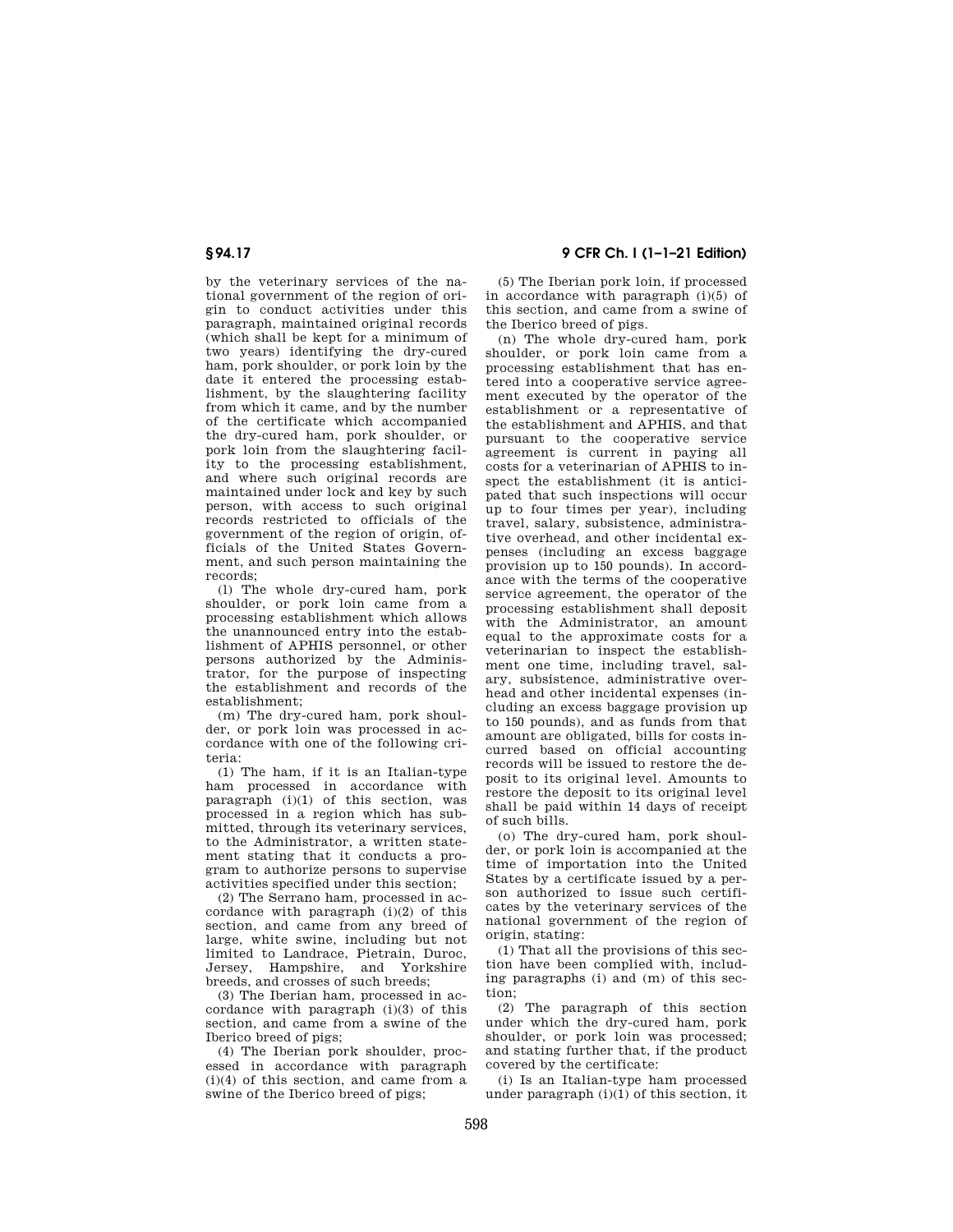## **Animal and Plant Health Inspection Service, USDA § 94.17**

was processed for a minimum of 400 days;

(ii) Is a Serrano ham processed under paragraph (i)(2) of this section, it was:

(A) Processed for a minimum of 190 days in a region free of swine vesicular disease, in a facility authorized by the veterinary services of the national government of that region to process only meat from regions free of swine vesicular disease; or,

(B) Processed for a minimum of 560 days in any region, in a facility that may also process meat from regions where swine vesicular disease exists;

(iii) Is an Iberian ham processed under paragraph (i)(3) of this section, it was:

(A) Processed for a minimum of 365 days in a region free of swine vesicular disease, in a facility authorized by the veterinary services of the national government of that region to process only meat from regions free of swine vesicular disease; or,

(B) Processed for a minimum of 560 days in any region, in a facility that may also process meat from regions where swine vesicular disease exists;

(iv) Is a dry-cured pork shoulder, it was processed in accordance with paragraph (i)(4) of this section for a minimum of 240 days; or

(v) Is a dry-cured pork loin, it was processed in accordance with paragraph (i)(5) of this section for a minimum of 130 days.

(p) Whole hams, pork shoulders, and pork loins that have been dry-cured in accordance with paragraph (i) of this section may be transported to a facility in the same region for slicing and packaging in accordance with this paragraph.

(1) *The slicing/packaging facility.* (i) The slicing/packaging facility<sup>16</sup> must be inspected, prior to slicing and packaging any hams, pork shoulders, or pork loins in accordance with this paragraph, by an APHIS representative and determined by the Administrator to be capable of meeting the provisions of this paragraph.

(ii) The slicing/packaging facility must be either in a separate, physically detached building, or in a separate room in the facility where the whole ham, pork shoulder, or pork loin was dry-cured in accordance with paragraph (i) of this section. If the slicing/ packaging facility is in a separate room, the room must have no direct access to areas in the facility where pork is cured and dried and it must be capable of being closed off from the rest of the facility so unauthorized individuals cannot enter.

(iii) The slicing/packaging facility, including all equipment used to handle pork and pork products, such as containers, work surfaces, slicing machines, and packaging equipment, must be cleaned and disinfected after sliced and packaged pork products that are not eligible for export to the United States leave the facility, and before whole dry-cured hams, pork shoulders, or pork intended for importation into the United States enter the facility for slicing and packaging. Cleaning and disinfecting must be adequate to ensure that disease agents of concern are killed or inactivated and that pork products intended for importation into the United States are not contaminated.

(iv) The slicing/packaging facility must maintain under lock and key for a minimum of 2 years, original records on each lot of whole dry-cured hams, pork shoulders, and pork loins entering the facility for slicing and packaging under this section, including:

(A) The approval number of the facility where the whole ham, shoulder, or loin was dry-cured in accordance with paragraph (i) of this section;

(B) The date the whole ham, shoulder, or loin started dry-curing;

(C) The date the whole ham, shoulder, or loin completed dry-curing;

(D) The date the whole ham, shoulder, or loin was sliced and packaged; and

(E) A copy of all certifications required under paragraph (p) of this section.

(v) Access to records required to be maintained under paragraph (p) of this section must be restricted to officials of the national government of the region of origin, representatives of the United States Government, and persons maintaining the records.

<sup>16</sup> See footnote 15.